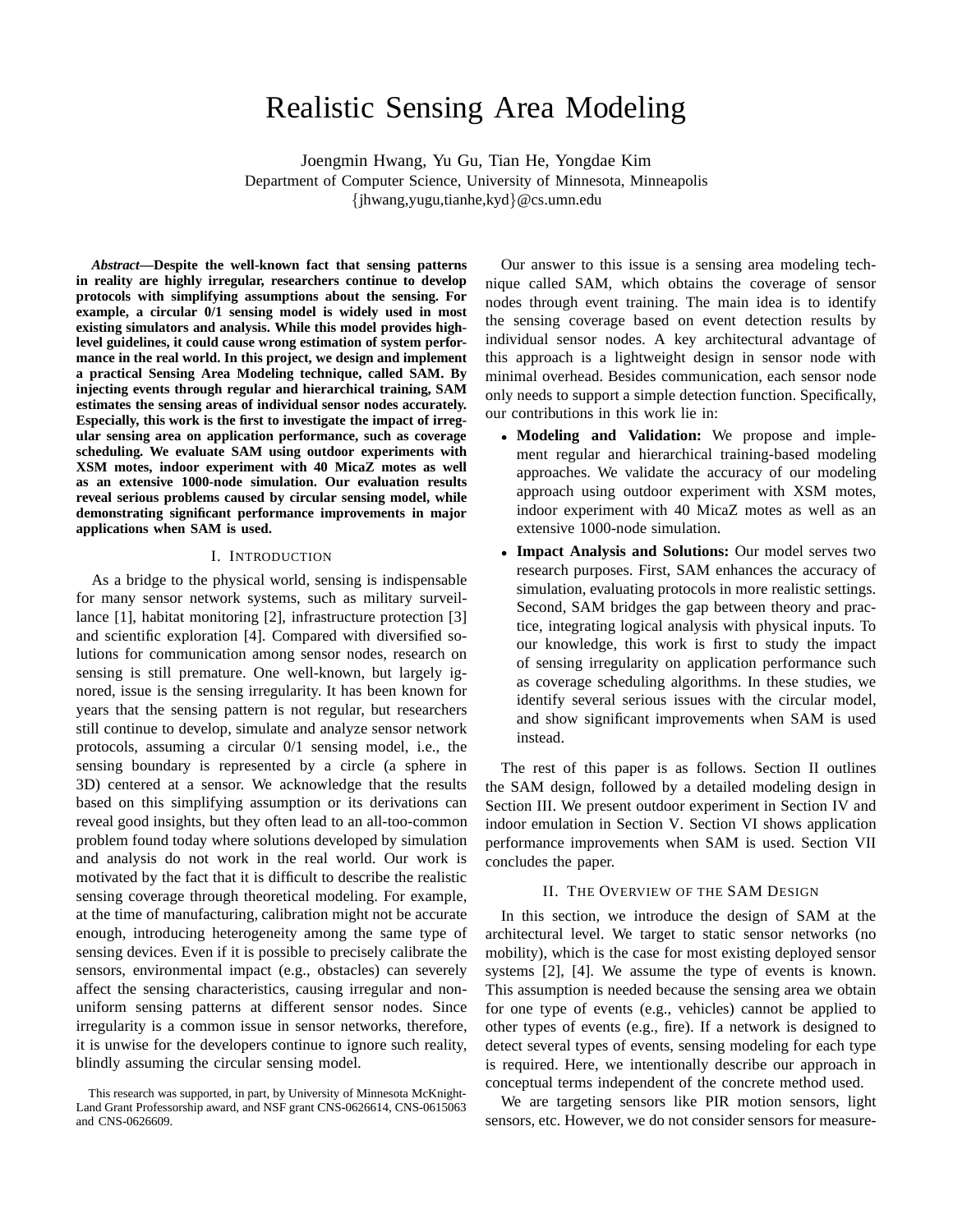

Fig. 1. SAM architecture

ment of temperature, humidity, etc. To identify sensing area, events are generated by real targets. For example, targets (e.g. person or object with mobility) can move around interested area to activate PIR motion sensors in the field. Since the patterns of events are diversified, we describe our approach conceptually independent of the concrete type of events used.

#### *A. Main Idea*

The main idea of training-based physical sensing area modeling is to relate the event location to the event detection. Events can be intentionally generated in the space where sensor nodes are deployed. Or, we can collect adequate natural events and information on their locations. We call both types of events training events. An event could be, for example, the presence of an object in an area or a light spot projected on a set of sensors.

Formally, an event can be defined as a detectable phenomenon  $e(t, p)$  that occurs at time t and at location  $p \in$  $A \subset \mathbb{R}^k$   $(k = 1, 2, 3)$ . Without loss of generality, we use  $k = 2$  in the rest of the paper. To identify sensing area we need to match a relationship between the time  $t$  and location p. In other words, a set of training events can be described as the event locations over the discrete time:  $G : \mathbb{R} \to \mathbb{R}^2$ , where  $G(t) = p_t = (x_t, y_t)$  where  $t \in \{t_1, t_2, ..., t_n\}$ .

Figure 1 shows the system architecture of SAM. It consists of two major parts: an event generator G and a set of sensor nodes  $n_i$  ( $i \in N$ ). The event generator G could be a single target or multiple distributed targets that generate a sequence of events  $e(t, p)$  with spatiotemporal correlation  $G(t) = p(x_t, y_t)$ . We define  $S_i(t, p)$  as the detection function of node  $n_i$ . If node  $n_i$  can detect event  $e(t, p)$ ,  $S_i(t, p) = 1$ ; otherwise  $S_i(t, p) = 0$ . In the case of detection, sensor nodes store the timestamp  $t$  locally. By the end of training, a sensor will have computed the location of all the events it detects by inputting the timestamps into  $G(t)$ . Therefore, a set of timestamps  $T_i = \{t_1^i, t_2^i, \dots, t_n^i\}$  stored in node  $n_i$  can be converted to a set of locations  $P_i = \{p_1^i, p_2^i, \dots, p_n^i\}$  within the sensing area. The location set  $P_i$  can be directly used to describe the sensing area of node  $n_i$ .

#### III. DESIGN OF EVENT GENERATOR  $G(t)$

Since the overhead and accuracy of the sensing modeling is largely determined by  $G(t)$ , it is important to consider

## **Algorithm 1** Regular  $G(t)$  Process

- 1: **output**  $P_i$ : The sensing area of  $n_i$ .
- 2:  $T = \emptyset$  //an empty set of timestamps
- 3: **repeat**
- 4: Event generator G creates  $e(t, p)$  at time t and location  $p(x, y)$ according to  $G(t)$
- 5: **if** node  $n_i$  detects event  $e(t, p)$ , i.e.  $S_i(t, p) = 1$  then
- 6: it stores the timestamp  $t$  into set  $T$
- 7: **end if**
- 8: **until** G stops generating events
- 9: Event generator  $G$  disseminates the description of  $G(t)$  to all nodes
- 10: Node  $n_i$  obtains a set of locations  $P_i$  by correlating  $G(t)$  with  $T_i = \{t_1^i, t_2^i, \dots, t_n^i\}$
- 11:  $P_i$  is a set of positions p where  $S_i(t, p) = 1$

several solutions to optimize  $G(t)$  under different system configurations.

## *A. Regular* G(t)

To illustrate the basic functionality of an event generator, we start with a simple sensor system where the sensing area of a node is a line segment as shown in Figure 2(a). We shall find out the portion of the line included in the sensing ranges of sensor node  $n_1$  and  $n_2$ . To achieve this, the event generator creates discrete point events along this line  $[0, L]$  with constant speed v with same interval D. Formally,  $G(t) = t \cdot v$ , where  $t = kD/v$  and  $0 \le k \le L/D$ . For example, in Figure 2(a), a sensor node  $n_1$  collects a set of six timestamps  $T_1 = \{t_1, t_2, \ldots, t_6\}$  at which the events are detected. Using function  $G$ , the timestamps are converted to a set of actual event locations  $P_1 = \{t_1v, t_2v, \ldots, t_6v\}$ . The sensing area of sensor  $n_1$  can be defined as the line segment that covers  $P_1$ . Sensor  $n_2$  reports timestamps  $T_2 = \{t_4, t_5, t_6, t_7\}$  and the sensing area of sensor  $n_2$  is defined as the line segment that covers  $P_2 = \{t_4v, t_5v, t_6v, t_7v\}$ . The intersection of  $T_1$  and  $T_2, T_1 \cap T_2 = \{t_4, t_5, t_6\}$  indicates that the coverage of the two sensors overlap as shown in Figure  $2(a)$ . The regular training can be generalized to the case when the events occur in a plane. Figure 2(b) shows this approach. In this case, training area A is divided into several lines  $\alpha_1, \alpha_2, \ldots$ , and we can obtain sensing area in a plane in the similar way to the above. In addition to the progressive scanning, the  $G(t)$  function of the regular training can generate events with an arbitrary sequence. The detailed operations to identify the sensing area of a single node  $n_i$  are described in Algorithm 1.

The advantage of regular training is its simplicity and unidirectional communication. After a node receives the description of  $G(t)$ , its sensing area can be inferred locally. The detection results  $S(t, p)$  do not have to be reported. On the other hand, the event overhead of regular  $G(t)$  is a concern, especially when the density of the sensor node is small and the area is large. This motivates us to consider a hierarchical solution.

# *B. Hierarchical* G(t)

Hierarchical G(t) is motivated by the observation that the boundary area of a sensing area requires more detail than the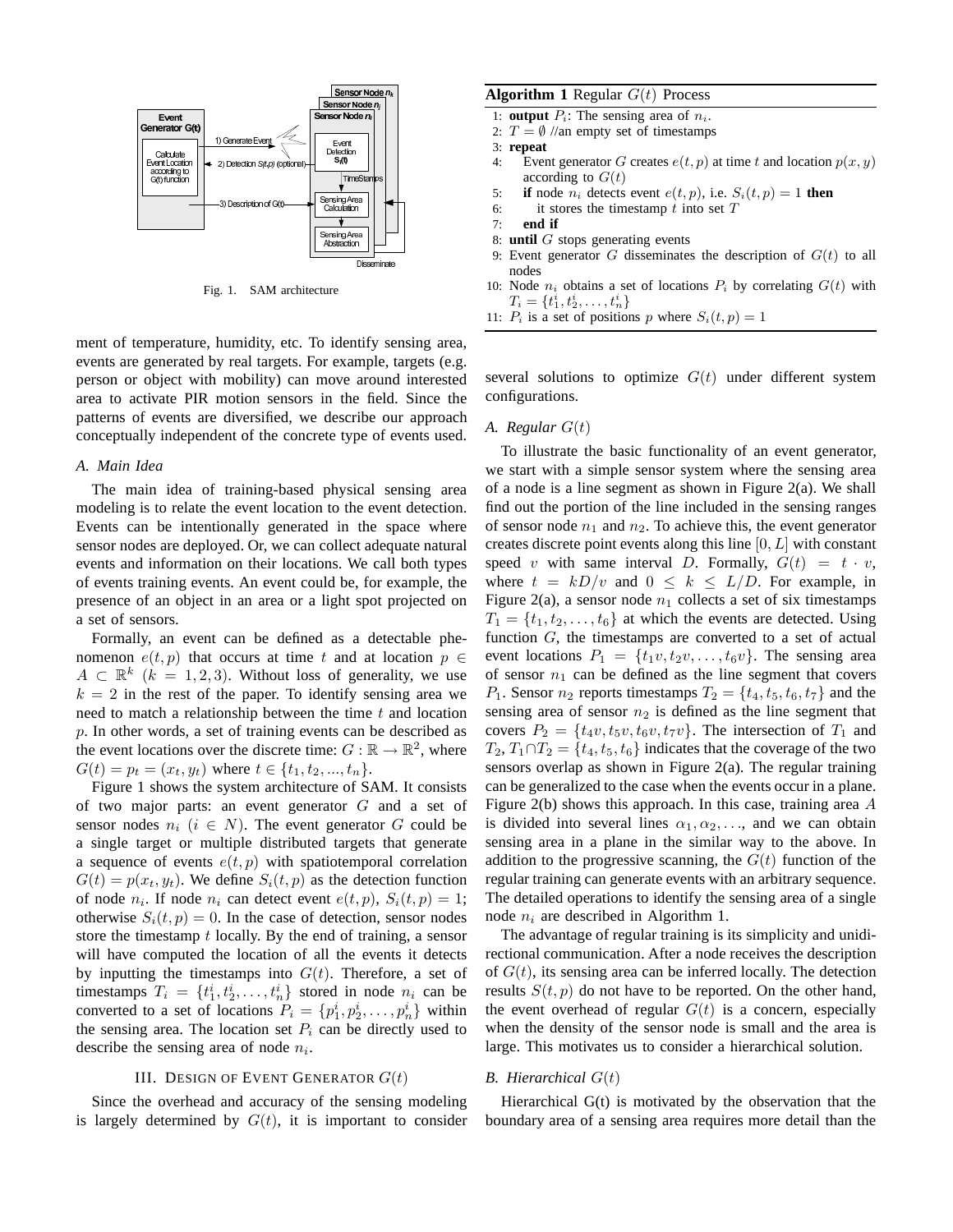

# **Algorithm 2** Hierarchical G(t) process

#### 1: **output**  $P_i$ : The sensing area of  $n_i$ .

- 2:  $G(t)$  starts with level-1 events  $e(t, p)$  (The number of level-1 events is decided by the minimum sensing area)
- 3: Node  $n_i$  reports  $S_i(t, p)$  for all level-1 events
- 4: **repeat**
- 5: **for** all level-k adjacent pairs  $e(t_m, p_m)$  and  $e(t_n, p_n)$  **do**
- 6: **if** any node detects only one event && no event is generated at position  $\frac{p_m+p_n}{2}$  before **then**
- 7: Generate a level- $(k + 1)$  event at position  $\frac{p_m + p_n}{2}$
- 8: **end if**
- 9: **end for**
- 10:  $k = k + 1$
- 11: **until**  $(k =$  Maximum Level)
- 12:  $P_i$  is a set of positions p where  $S_i(t, p) = 1$

area in the middle of coverage. With hierarchical  $G(t)$ , we can reduce the number of events required to obtain the same accuracy as regular  $G(t)$ .

As shown in Figure 3, a level-1 event divides the area into four sub-areas, and level-2 events divide the area into 16 subareas. In general, level-i events divide an area into  $4^i$  subareas. If an event is a level-i event, it is also a level-j event, where  $j \geq i$ . Two events are said to be *adjacent* (or a pair) if they are neighboring each other vertically, horizontally or diagonally (e.g., an event could have maximal eight adjacent events). Two adjacent events are said to be a *boundary pair* if only one of two adjacent events is within a sensing range of some node. (e.g.,  $e_1$  and  $e_5$  in Figure 4 form a boundary pair). The event in a boundary pair is called a *boundary event*.

The main idea of Hierarchical G(t) is to *recursively generate new events in the middle of boundary pairs.* It works in a way similar to the binary search within a two-dimensional space. We describe the step by step operation of Hierarchical  $G(t)$  in Algorithm 2.

*1) A Walkthrough of Hierarchical* G(t)*:* We illustrate the main idea how to find the sensing area of one sensor using hierarchical training. Figure 4 shows four level-1 events  $e_1, e_2, e_3$  and  $e_4$  that are generated coarsely at time  $T = \{t_1, t_2, t_3, t_4\}$ . By definition, these events are adjacent to each other. In the example, the sensing area of a node covers about half of the area; therefore, the event generator G obtains the detection results  $S(t_1, p_1) = S(t_3, p_3) = 0$ and  $S(t_2, p_2) = S(t_4, p_4) = 1$ . According to lines 4 - 8 in Algorithm 2, we compare the value  $S(t, p)$  for each pair of

adjacent events. In the example, since  $S(t_1, p_1) = S(t_3, p_3)$ and  $S(t_2, p_2) = S(t_4, p_4)$ , no event is generated in the middle of  $e_2$  and  $e_4$ , not in the middle of  $e_1$  and  $e_3$ . These skipped locations are assumed to have the same value as  $S(t_2, p_2) = S(t_4, p_4)$  and  $S(t_1, p_1) = S(t_3, p_3)$ , respectively. However, since  $S(t_1, p_1) \neq S(t_2, p_2)$ ,  $S(t_1, p_1) \neq S(t_4, p_4)$ ,  $S(t_3, p_3) \neq S(t_4, p_4)$ , we need to provide an additional level of detail by generating three new events  $e_5$ ,  $e_6$  and  $e_7$ . These events are located at the middle of selected pairs of adjacent events at time  $t_5, t_6, t_7$  as shown in Figure 4.

Hierarchical  $G(t)$  works recursively. After new events are added, new adjacent pairs can be created. For example, after we add  $e_5, e_6, e_7$ , the event  $e_5$  has new adjacent pairs  $e_5 \leftrightarrow e_1$ , and  $e_5 \leftrightarrow e_2$ , and  $e_5 \leftrightarrow e_6$ . Such new pairs are checked with the same procedure detailed in lines 4-8 in Algorithm 2, until we reach the maximum level of detail we defined. For a sensor  $n_i$ , all values in a set S collected at all levels of detail are used for calculation of its sensing coverage.

Hierarchical  $G(t)$  can be generalized for any number of sensors involved where a certain area can be covered by more than one sensor. Similarly, a coarse shape of sensing coverage is exposed and refined with a high level of detail in the boundary area. In a multiple nodes case, we need to check whether two adjacent events  $e_i$  and  $e_j$  have the same value of  $S(t_i, p_i)$  and  $S(t_j, p_j)$  for *all* neighboring sensors. In other words, two adjacent events are said to be a boundary pair as long as there exists a sensor that detects only one event. Figure 5 shows an example. The area is covered by two sensor nodes,  $n_1$  and  $n_2$ . After level-1 event generation, the detection results of two adjacent events are compared. Although node  $n_1$  detects both events  $e_i$  and  $e_j$ , node  $n_2$ detects only  $e_i$ . Therefore,  $e_i$  and  $e_j$  form a boundary pair and a new event should be generated in the middle of the two events. Recursively, more level-2 events are generated on the boundary area of the sensing coverage as shown in Figure 5.

# *C. Sensing Area Representation*

In the basic SAM design, we use a set of locations  $P_i$ to represent the sensing area of node  $n_i$ . Evidently, this representation based on raw sampling data requires excessive memory and unnecessary message overhead, especially when the sensing area is large. To address this issue, we can abstract a set of discrete locations (which is estimated to be covered by a sensor) as a polygon by walking across the boundary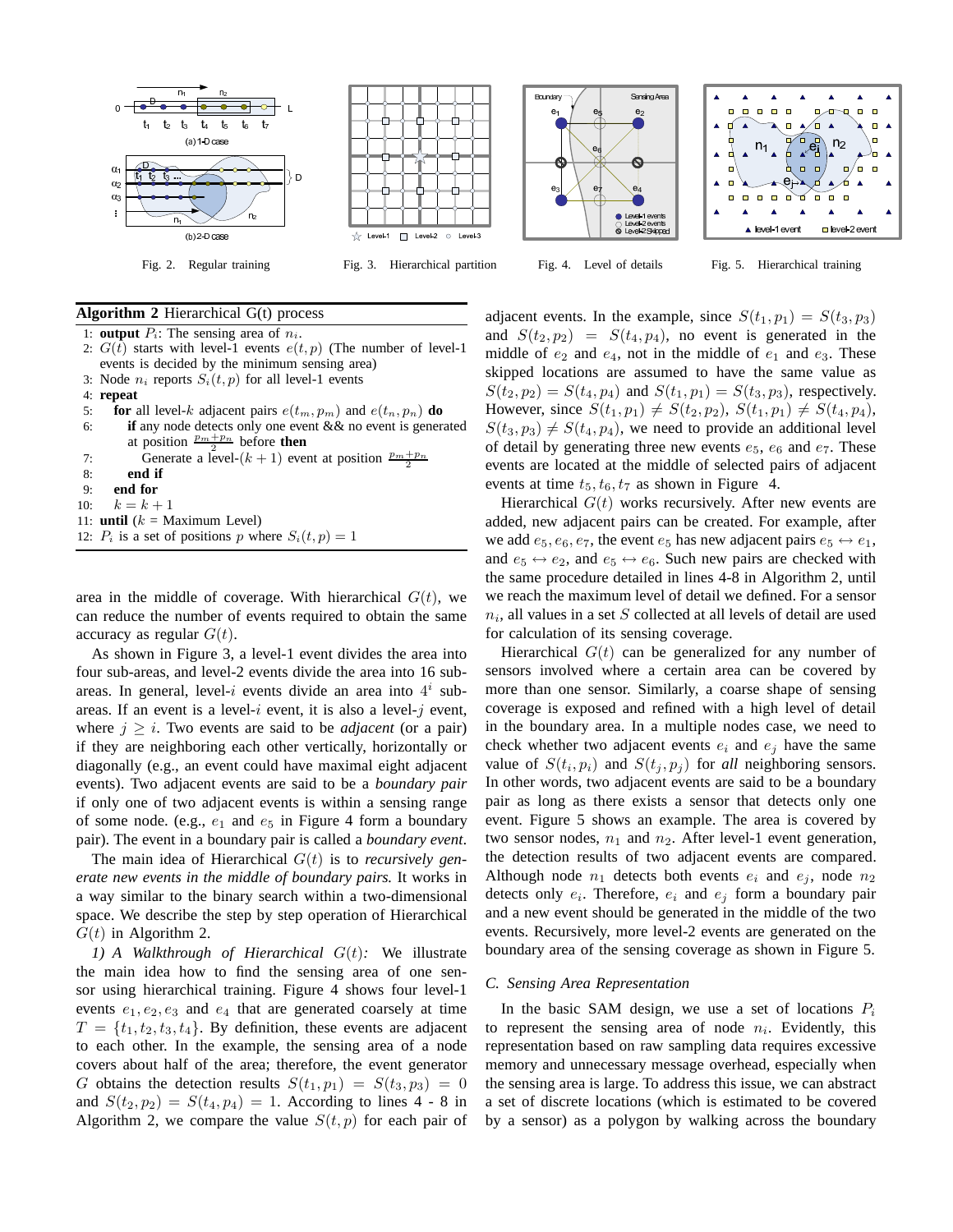

Fig. 6. Coverage without obstacle Fig. 7. Coverage with obstacle

TABLE I SENSING AREA IN OUTDOOR EXPERIMENT

| Without obstacle |                   | With obstacle |            |
|------------------|-------------------|---------------|------------|
| Irregularıtv     | <b>Confidence</b> | Irregularity  | Confidence |
| 0.367            | 0.83              | 0.387         | $\rm 0.80$ |

points either clockwise or counterclockwise (using the lefthand or right-hand rule as in GPSR [5]). Once the coverage is represented as a polygon by *wrapping*, we can further *simplify the polygon* using the Douglas-Peucker (DP) algorithm [6] in  $O(n^2)$  where *n* is the number of vertices.

## IV. OUTDOOR EXPERIMENTS

To evaluate the practicality of our design, we used ExScal XSM motes to obtain empirical results on irregular sensing patterns outdoors. PIR sensors detect movements through changes in infrared radiation, which could be caused by walking persons or moving vehicles. We adopted the regular training approach; however, instead of training the motes using parallel lines as shown in Figure 2b, we used people's natural movement. To map the event time to the event position, we exposed a camera during training. Then, the time an event was detected was compared with the camera capture time on the people's movement, converted to the people's location, and included in the coverage of the detecting sensor node.

Figures 6 and 7 show the sensing area we obtain after training a sensor which is placed (1) in an open area and (2) in an area with a obstacle. A person moved around a sensor sufficiently (10 times straight cross over the area in different directions and positions). The positions belonging to the detected events were associated to the closest grid points which we indicated in the figure. As can be seen in the figure, the sensing area is irregular even without a obstacle. The obstacle affects the sensing area significantly. With the circle model (a disk with radius  $4m$ ), we expect a point within the circle to be associated with event detection and a point beyond the circle range not to be associated with event detection. After repeating training test, we obtained irregularity and training confidence as shown in Table I. They were calculated for all points associated with training events as follows:

$$
irregularity = \frac{n_1 + n_2}{n_3}
$$

where  $n_1$  is number of points inside the circle the events of which are not detected,  $n_2$  is number of points outside the circle the events of which are detected,  $n_3$  is number of points inside the circle.

**confidence** = 
$$
\frac{1}{\text{number of points}} \sum_{\text{each point}} MAX(p_1, p_2)
$$

where  $p_1$  is fraction of detected events,  $p_2$  is fraction of undetected events. Higher value of confidence means the same result is more likely to be reproduced as before.

#### V. EXTENSIVE EVALUATION

Without knowledge of the ground truth of real sensing coverage we can investigate only the characteristics of sensing coverage and the feasibility of our proposed methods for training. In this section, we extend the evaluation of our method by incorporating knowledge of the ground truth.

#### *A. Ground Truth*

We use an *oracle algorithm* that assumes knowledge of the sensing area of the nodes. Basically, this algorithm activates a sensor node (e.g., through projecting light to a sensor), if the controlled event  $e(t, p)$  is within the sensing area of the node. We want to emphasize that the oracle algorithm and generated ground truth are used *only for the purpose of evaluation*. This knowledge is not used in any part of the SAM algorithm. The oracle generates a sensing pattern according to the following irregularity model, which is an extension of the DOI model [7].

$$
R_{\theta} = \begin{cases} R_{min} + (R_{max} - R_{min}) \cdot Rand & \theta = 0^{\circ} \\ R_{\theta - 1} \pm Rand \cdot var & 0^{\circ} < \theta < 2\pi \end{cases}
$$
 (1)

where  $R_{min}$  is the minimum coverage range,  $R_{max}$  is the maximum possible coverage range, and  $R_{\theta} \in [R_{min}, R_{max}]$  is the sensing range at angle  $\theta$ . Rand is random number between 0 and 1, and var is a variation of the ranges at consecutive angles due to the irregularity. With a higher value of  $var$ , we introduce more irregularity.

#### *B. System Implementation and Setup*

We designed and implemented a complete version of training which includes regular and hierarchical training on the TinyOS/Mote platform. We attached 40 MicaZ motes on a veltex black board and used a projector to generate regular and hierarchical events. We represented the deployment area into a 128 by 128 grid with 10 to 40 micaZ motes randomly placed. Starting from  $R_{\theta_{min}}$  at 0°, the real irregular coverage was generated for each sensor according to Equation (1) with  $R_{min}$  = 10.0,  $R_{max}$  = 30.0 and var = 1.0, 2.0 or 3.0 (default is 2.0). The interval D was chosen from  $2^i$ , where  $1 \leq i \leq \lfloor log_2 R_{min} \rfloor$ , so that  $2^i \lt R_{min}$ . In the regular training, the interval is fixed. However, in the hierarchical training starting from a certain initial interval  $D = 2<sup>i</sup>$  at level 1, the interval decreases to  $2^{(i-1)}$  at level 2, and so on, until the smallest possible interval  $2<sup>j</sup>$  is reached at the last level  $i - j + 1.$ 

#### *C. Evaluation Metrics*

We defined (1) **false positive**  $fp$  and (2) **false negative**  $fn$ error as:

•  $fp = \frac{\text{area size included in training but not in reality}}{\text{area size of real sensing coverage}}$ area size of real sensing coverage •  $fn = \frac{\text{area size not included in training but is in reality}}{\text{area size of real sensing curves}}$ area size of real sensing coverage